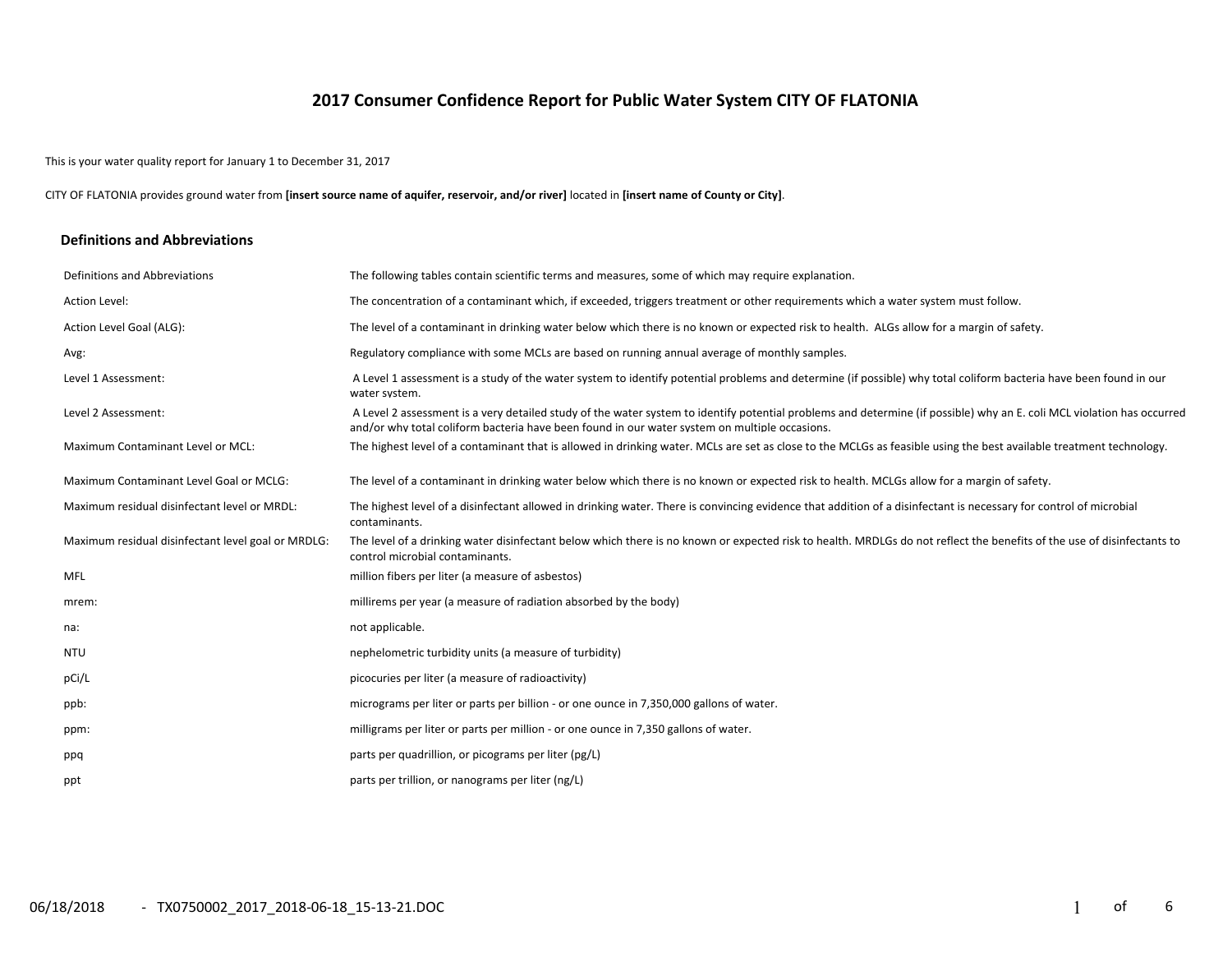Treatment Technique or TT: A required process intended to reduce the level of a contaminant in drinking water.

## **Information about your Drinking Water**

The sources of drinking water (both tap water and bottled water) include rivers, lakes, streams, ponds, reservoirs, springs, and wells. As water travels over the surface of the land or through the ground, it dissolves naturally‐occurring minerals and, in some cases, radioactive material, and can pick up substances resulting from the presence of animals or from human activity.

Drinking water, including bottled water, may reasonably be expected to contain at least small amounts of some contaminants. The presence of contaminants does not necessarily indicate that water poses a health risk. More information about contaminants and potential health effects can be obtained by calling the EPAs Safe Drinking Water Hotline at (800) 426‐4791.

Contaminants that may be present in source water include:

‐ Microbial contaminants, such as viruses and bacteria, which may come from sewage treatment plants, septic systems, agricultural livestock operations, and wildlife.

‐ Inorganic contaminants, such as salts and metals, which can be naturally‐occurring or result from urban storm water runoff, industrial or domestic wastewater discharges, oil and gas production, mining, or farming.

‐ Pesticides and herbicides, which may come from a variety of sources such as agriculture, urban storm water runoff, and residential uses.

‐ Organic chemical contaminants, including synthetic and volatile organic chemicals, which are by‐products of industrial processes and petroleum production, and can also come from gas stations, urban storm water runoff, and septic systems.

‐ Radioactive contaminants, which can be naturally‐occurring or be the result of oil and gas production and mining activities.

In order to ensure that tap water is safe to drink, EPA prescribes regulations which limit the amount of certain contaminants in water provided by public water systems. FDA regulations establish limits for contaminants in bottled water which must provide the same protection for public health.

Contaminants may be found in drinking water that may cause taste, color, or odor problems. These types of problems are not necessarily causes for health concerns. For more information on taste, odor, or color of drinking water, please contact the system's business office.

You may be more vulnerable than the general population to certain microbial contaminants, such as Cryptosporidium, in drinking water. Infants, some elderly, or immunocompromised persons such as those undergoing chemotherapy for cancer; persons who have undergone organ transplants; those who are undergoing treatment with steroids; and people with HIV/AIDS or other immune system disorders, can be particularly at risk from infections. You should seek advice about drinking water from your physician or health care providers. Additional guidelines on appropriate means to lessen the risk of infection by Cryptosporidium are available from the Safe Drinking Water Hotline (800‐426‐4791).

If present, elevated levels of lead can cause serious health problems, especially for pregnant women and young children. Lead in drinking water is primarily from materials and components associated with service lines and home plumbing. We are responsible for providing high quality drinking water, but we cannot control the variety of materials used in plumbing components. When your water has been sitting for several hours, you can minimize the potential for lead exposure by flushing your tap for 30 seconds to 2 minutes before using water for drinking or cooking. If you are concerned about lead in your water, you may wish to have your water tested. Information on lead in drinking water, testing methods, and steps you can take to minimize exposure is available from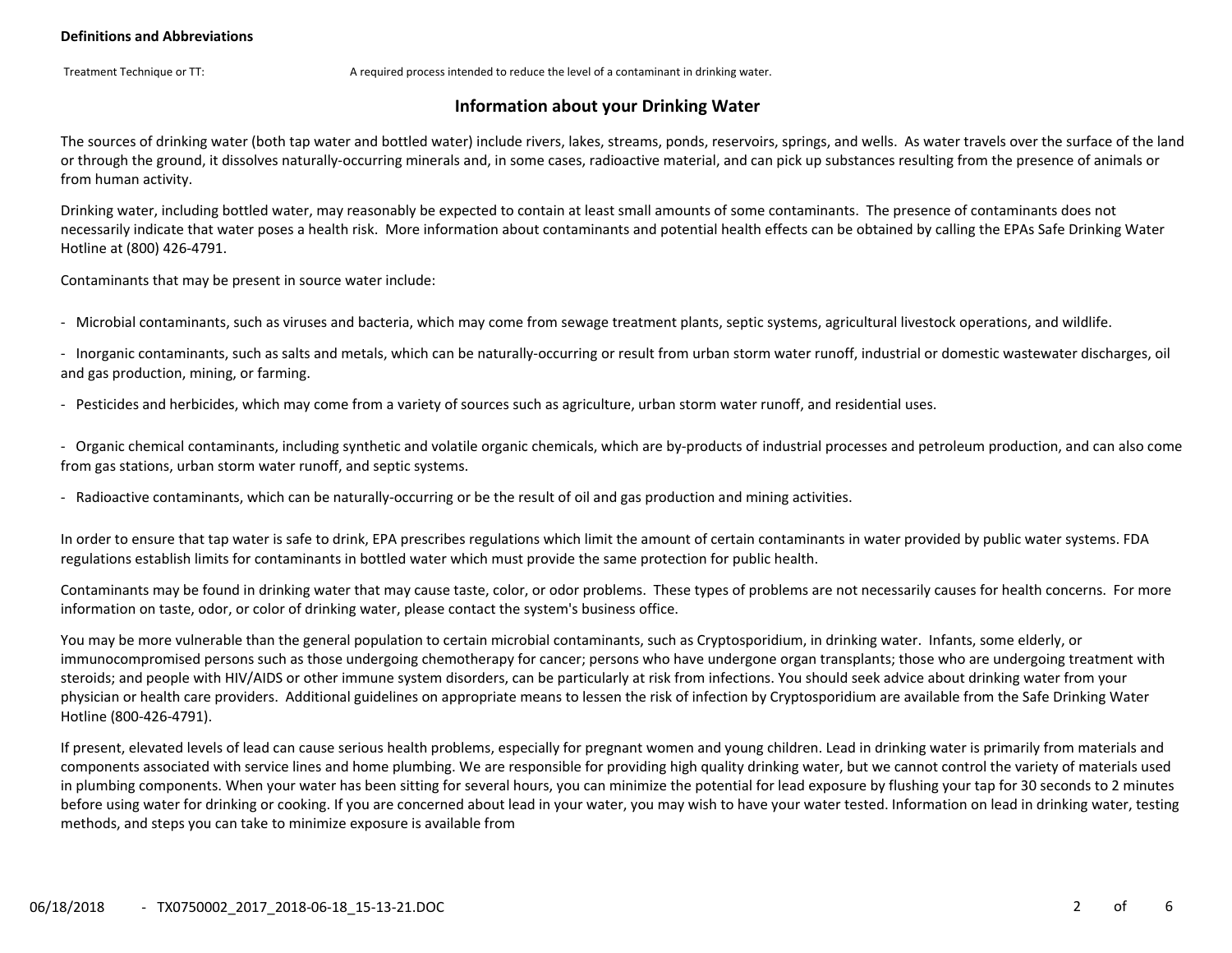the Safe Drinking Water Hotline or at http://www.epa.gov/safewater/lead.

#### **Information about Source Water**

'TCEQ completed an assessment of your source water, and results indicate that some of our sources are susceptible to certain contaminants. The sampling requirements for your water system is based on this susceptibility and previous sample data. Any detections of these contaminants will be found in this Consumer Confidence Report. For more information on source water assessments and protection efforts at our system contact **Jack Pavlas, 361‐865‐9213**

| <b>Lead and Copper</b> | Date Sampled | <b>MCLG</b> | <b>Action Level (AL)</b> | 90th Percentile | # Sites Over AL | <b>Units</b> | Violation | Likely Source of Contamination                                                                               |
|------------------------|--------------|-------------|--------------------------|-----------------|-----------------|--------------|-----------|--------------------------------------------------------------------------------------------------------------|
| Copper                 | 07/29/2016   | 1.3         | 1.3                      | 0.47            |                 | ppm          | N         | Erosion of natural deposits; Leaching from wood<br>preservatives; Corrosion of household plumbing<br>systems |
| Lead                   | 07/29/2016   |             | 15                       | د.ع             |                 | ppb          | ΙN        | Corrosion of household plumbing systems;<br>Erosion of natural deposits.                                     |

# **2017 Water Quality Test Results**

| Disinfection By-Products | <b>Collection Date</b> | <b>Highest Level or</b><br><b>Average Detected</b> | <b>Range of Individual</b><br><b>Samples</b> | <b>MCLG</b>              | <b>MCL</b> | <b>Units</b> | <b>Violation</b> | Likely Source of Contamination             |
|--------------------------|------------------------|----------------------------------------------------|----------------------------------------------|--------------------------|------------|--------------|------------------|--------------------------------------------|
| Haloacetic Acids (HAA5)  | 2017                   |                                                    | $4.6 - 4.6$                                  | No goal for the<br>total | 60         | ppb          | N                | By-product of drinking water disinfection. |

'\* The value in the Highest Level or Average Detected column is the highest average of all HAA5 sample results collected at a location over a year'

| Total Trihalomethanes (TTHM) | 2017 | -- | חכר חכר<br>- 23.9<br>້. ບໍ່ | No goal for the | 80 | ppb | By-product of drinking water disinfection. |
|------------------------------|------|----|-----------------------------|-----------------|----|-----|--------------------------------------------|
|                              |      |    |                             | total           |    |     |                                            |

'\* The value in the Highest Level or Average Detected column is the highest average of all TTHM sample results collected at a location over a year'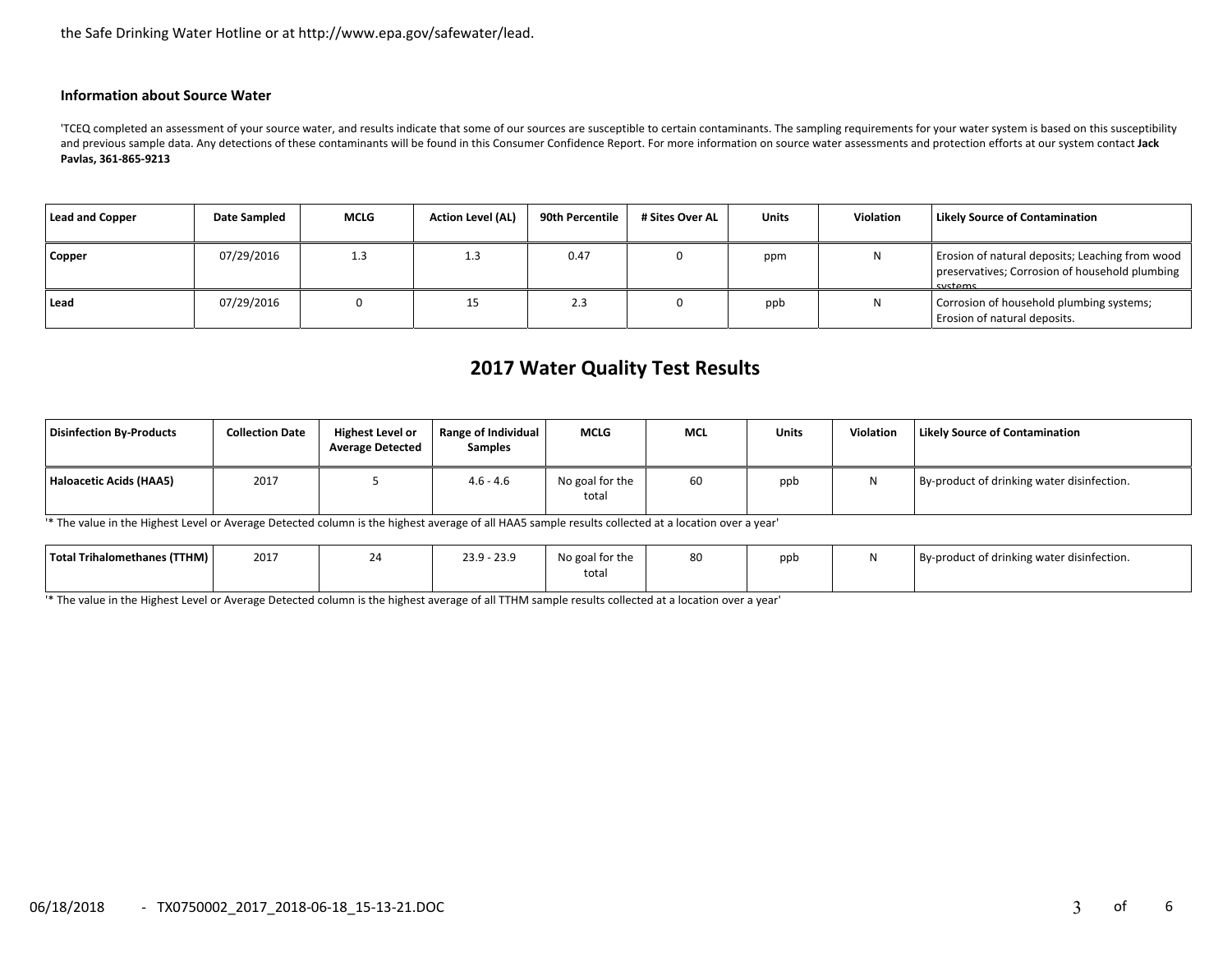| <b>Inorganic Contaminants</b> | <b>Collection Date</b> | <b>Highest Level or</b><br><b>Average Detected</b> | Range of Individual<br>Samples | <b>MCLG</b> | <b>MCL</b> | <b>Units</b> | <b>Violation</b> | <b>Likely Source of Contamination</b>                                                                                            |
|-------------------------------|------------------------|----------------------------------------------------|--------------------------------|-------------|------------|--------------|------------------|----------------------------------------------------------------------------------------------------------------------------------|
| Arsenic                       | 2017                   | 12                                                 | $0 - 17.7$                     | $\Omega$    | 10         | ppb          |                  | Erosion of natural deposits; Runoff from orchards;<br>Runoff from glass and electronics production wastes.                       |
| Barium                        | 2017                   | 0.0916                                             | $0.038 - 0.0916$               |             |            | ppm          | N                | Discharge of drilling wastes; Discharge from metal<br>refineries; Erosion of natural deposits.                                   |
| <b>Fluoride</b>               | 2017                   | 0.5                                                | $0.43 - 0.5$                   |             | 4.0        | ppm          | N                | Erosion of natural deposits; Water additive which<br>promotes strong teeth; Discharge from fertilizer and<br>aluminum factories. |
| Selenium                      | 2017                   | 6.2                                                | $3.1 - 6.2$                    | 50          | 50         | ppb          | N                | Discharge from petroleum and metal refineries;<br>Erosion of natural deposits; Discharge from mines.                             |

| Radioactive Contaminants | <b>Collection Date</b> | <b>Highest Level or</b><br><b>Average Detected</b> | <b>Range of Individual</b><br><b>Samples</b> | <b>MCLG</b> | MCL | <b>Units</b> | <b>Violation</b> | <b>Likely Source of Contamination</b>   |
|--------------------------|------------------------|----------------------------------------------------|----------------------------------------------|-------------|-----|--------------|------------------|-----------------------------------------|
| Beta/photon emitters     | 01/27/2016             | 9.9                                                | $9.9 - 9.9$                                  |             |     | mrem/yr      |                  | Decay of natural and man-made deposits. |

\*EPA considers 50 pCi/L to be the level of concern for beta particles.

| Combined Radium 226/228                    | 01/27/2016 | 2.37 | $2.37 - 2.37$ |    | pCi/L | N | Erosion of natural deposits. |
|--------------------------------------------|------------|------|---------------|----|-------|---|------------------------------|
| Gross alpha excluding radon<br>and uranium | 01/27/2016 | 9.1  | $7 - 9.1$     | 15 | pCi/L | N | Erosion of natural deposits. |
| Uranium                                    | 01/27/2016 | 3.5  | $3.5 - 3.5$   | 30 | ug/l  | N | Erosion of natural deposits. |

| Volatile Organic Contaminants | <b>Collection Date</b> | <b>Highest Level or</b><br><b>Average Detected</b> | Range of Individual<br><b>Samples</b> | <b>MCLG</b> | <b>MCL</b> | <b>Units</b> | <b>Violation</b> | <b>Likely Source of Contamination</b> |
|-------------------------------|------------------------|----------------------------------------------------|---------------------------------------|-------------|------------|--------------|------------------|---------------------------------------|
| Ethylbenzene                  | 2017                   | 0.6                                                | $0 - 0.6$                             | 700         | 700        | ppb          |                  | Discharge from petroleum refineries.  |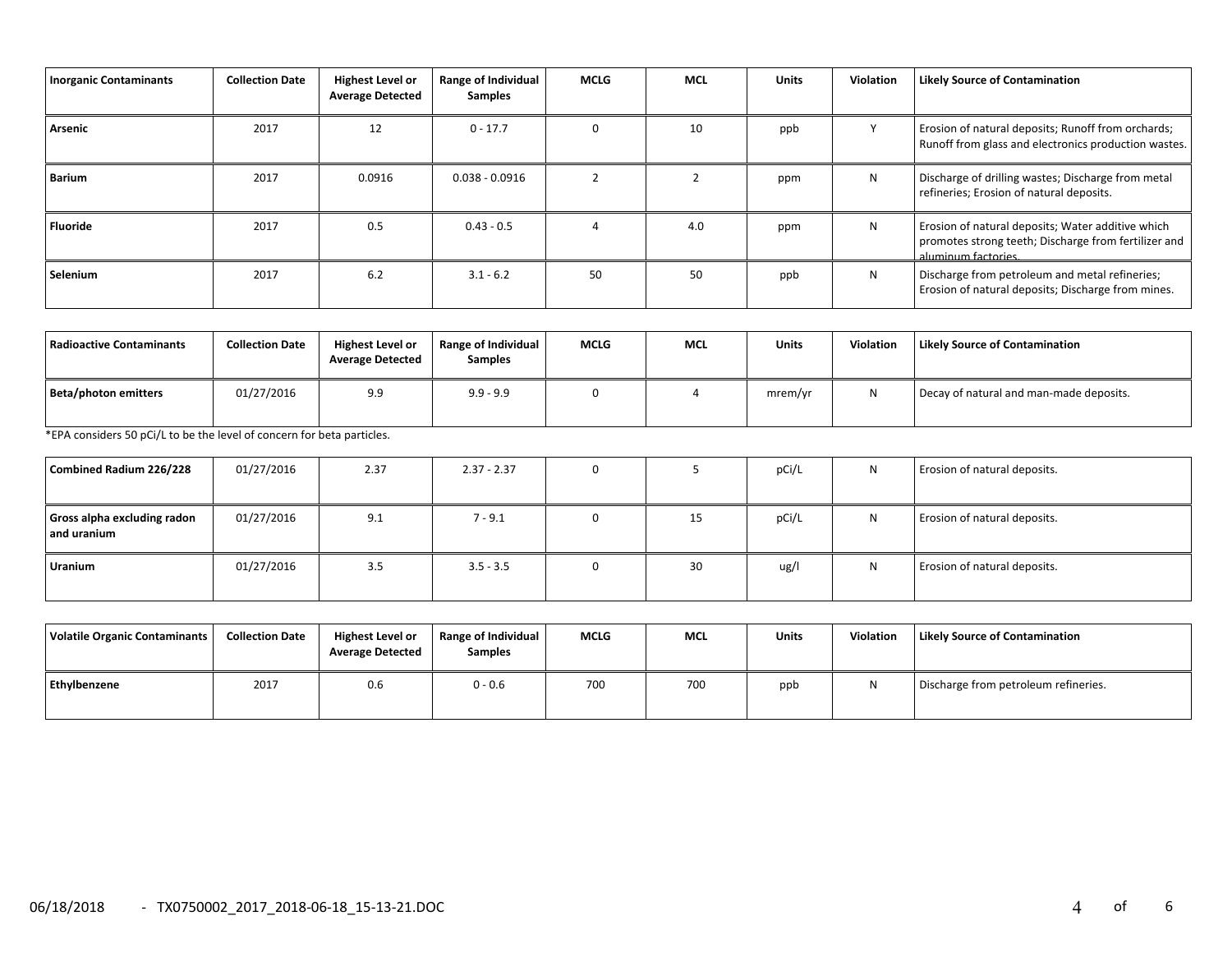| <b>Xylenes</b> | 2017 | 0.002 | 0.002 | 10<br>πu | ᅩ | ppm | Discharge from petroleum factories; Discharge from |
|----------------|------|-------|-------|----------|---|-----|----------------------------------------------------|
|                |      |       |       |          |   |     | chemical factories.                                |

### **Disinfectant Residual**

' **A blank disinfectant residual table has been added to the CCR template, you will need to add data to the fields. Your data can be taken off the Disinfectant Level Quarterly Operating Reports (DLQOR).**'

| <b>Disinfectant Residual</b> | Year | Average Level | Range of Levels<br><b>Detected</b> | <b>MRDL</b> | <b>MRDLG</b> | <b>Unit of Measure</b> | Violation (Y/N) | Source in Drinking Water                 |
|------------------------------|------|---------------|------------------------------------|-------------|--------------|------------------------|-----------------|------------------------------------------|
| Free Chlorine                | 2017 | 1.13          | $1-1.80$                           |             |              | ppm                    | N               | Water additive used to control microbes. |

#### **Violations**

| Arsenic                                                                                                                                                                                                       |                        |                      |                                                                                                                                                                                             |  |  |  |  |  |  |  |
|---------------------------------------------------------------------------------------------------------------------------------------------------------------------------------------------------------------|------------------------|----------------------|---------------------------------------------------------------------------------------------------------------------------------------------------------------------------------------------|--|--|--|--|--|--|--|
| Some people who drink water containing arsenic in excess of the MCL over many years could experience skin damage or problems with their circulatory system, and may have an increased risk of getting cancer. |                        |                      |                                                                                                                                                                                             |  |  |  |  |  |  |  |
| <b>Violation Type</b>                                                                                                                                                                                         | <b>Violation Begin</b> | <b>Violation End</b> | <b>Violation Explanation</b>                                                                                                                                                                |  |  |  |  |  |  |  |
| MCL, AVERAGE                                                                                                                                                                                                  | 01/01/2017             | 03/31/2017           | Water samples showed that the amount of this contaminant in our drinking water was above its standard (called a maximum<br>contaminant level and abbreviated MCL) for the period indicated. |  |  |  |  |  |  |  |
| MCL, AVERAGE                                                                                                                                                                                                  | 04/01/2017             | 06/30/2017           | Water samples showed that the amount of this contaminant in our drinking water was above its standard (called a maximum<br>contaminant level and abbreviated MCL) for the period indicated. |  |  |  |  |  |  |  |
| MCL, AVERAGE                                                                                                                                                                                                  | 07/01/2017             | 09/30/2017           | Water samples showed that the amount of this contaminant in our drinking water was above its standard (called a maximum<br>contaminant level and abbreviated MCL) for the period indicated. |  |  |  |  |  |  |  |
| MCL, AVERAGE                                                                                                                                                                                                  | 10/01/2017             | 12/31/2017           | Water samples showed that the amount of this contaminant in our drinking water was above its standard (called a maximum<br>contaminant level and abbreviated MCL) for the period indicated. |  |  |  |  |  |  |  |

| Lead and Copper Rule                                                                                                                                                                                                                                             |                        |                      |                                                                                                                                                                                                          |  |  |  |  |  |
|------------------------------------------------------------------------------------------------------------------------------------------------------------------------------------------------------------------------------------------------------------------|------------------------|----------------------|----------------------------------------------------------------------------------------------------------------------------------------------------------------------------------------------------------|--|--|--|--|--|
| The Lead and Copper Rule protects public health by minimizing lead and copper levels in drinking water, primarily by reducing water corrosivity. Lead and copper enter drinking water mainly from corrosion of lead and copper<br>containing plumbing materials. |                        |                      |                                                                                                                                                                                                          |  |  |  |  |  |
| <b>Violation Type</b>                                                                                                                                                                                                                                            | <b>Violation Begin</b> | <b>Violation End</b> | <b>Violation Explanation</b>                                                                                                                                                                             |  |  |  |  |  |
| LEAD CONSUMER NOTICE (LCR)                                                                                                                                                                                                                                       | 12/30/2016             | 02/14/2017           | We failed to provide the results of lead tap water monitoring to the consumers at the location water was tested. These were<br>supposed to be provided no later than 30 days after learning the results. |  |  |  |  |  |